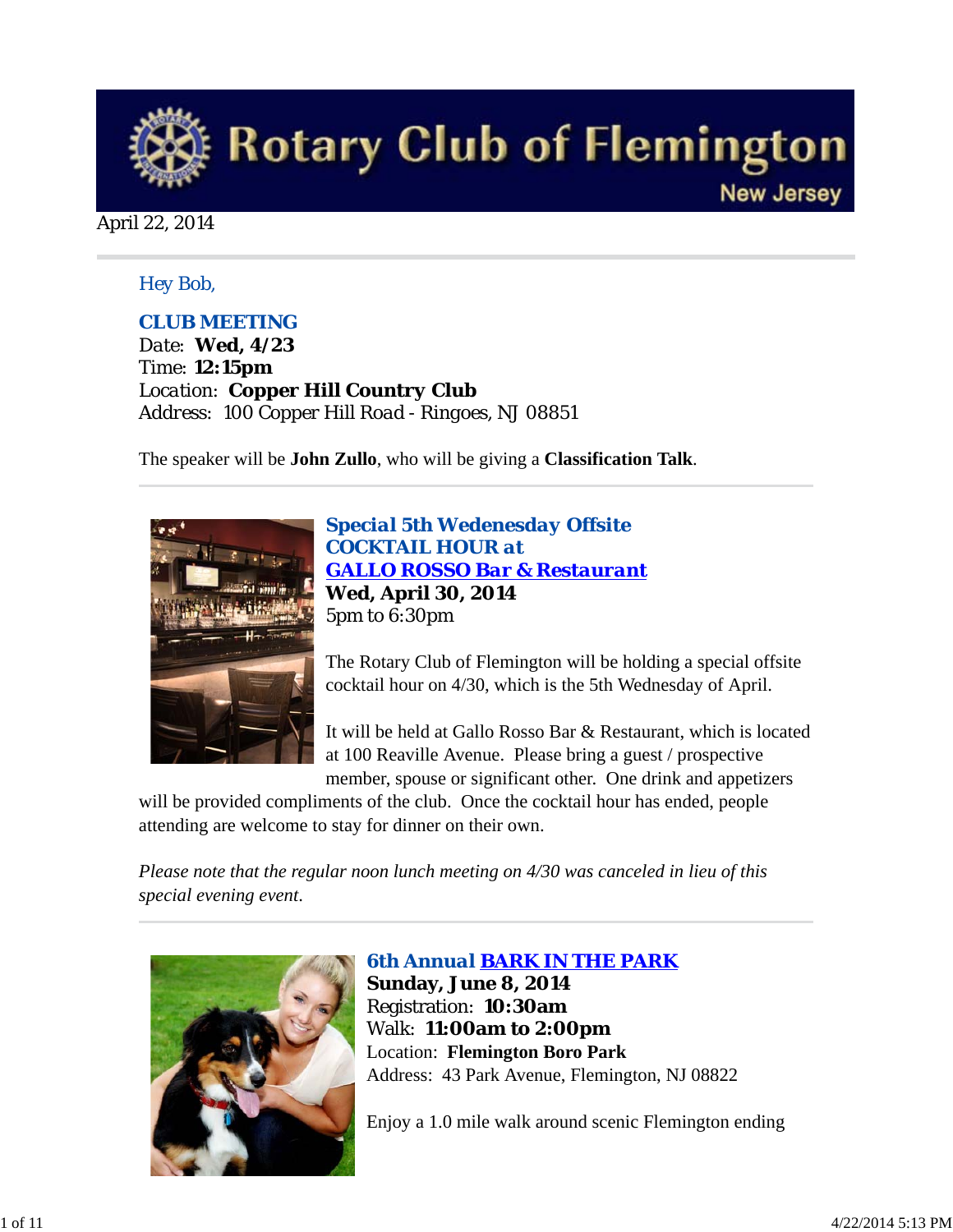

back in a park full of activities for you and your pet. Meet exhibitors from local businesses with healthy ideas for your pet plus new and unique pet-oriented products and services.

All net proceeds of the event go to Rotary Charities and the local pet rescue organization **Animal Alliance**, a non-profit, volunteer-run pet adoption and spay/neuter outreach animal welfare organization.

You can also enjoy great food from several local restaurants (for people!), plus fabulous pet contests, including best pet costume and most photogenic pet, to name a few. There will also be terrific live music from **SunDog**!

**Click Here** or visit www.FlemingtonRotaryNJ.org for more information, or to download the following event forms:

- **Event Brochure**.
- **Participant Registration Form**.
- **Vendor Registration Form**.
- **Sponsor Registration Form**.
- **"Save the Date" post card**.

# *Hunterdon County Rotary SOUP COOK-OFF* **Various Follow-Up Articles in the Press**

If you have a few minutes, check out some of the articles that we have had in the press regarding our recent joint-Hunterdon-Rotary Soup Cook-Off event:

- **Click Here** to read an online Article from the Hunterdon County Democrat on NJ.com titled "**Soup versions of Buffalo chicken, 'loaded' baked potatoes win at Hunterdon Rotary Soup Cook-Off**". Originally published on 2/25/2014 at 2:01pm.
- **Click Here** to read an online Article from the Hunterdon Review News titled "**Hunterdon County Rotary Clubs host Soup Cook-Off**". Published on 2/24/2014 at 8:07pm.
- **Click Here** for the 3/20/2014 online edition of the Bucks County Herald. Refer to the nice photo spread on the top of page A6 under "**Weekends and Beyond**". A special thanks to Kim Metz for seeing this and sharing it.



*PRESIDENT'S MESSAGE*

**From President Ira Liebross** Highlights from the March Board Meeting

President Ira wanted to share the following highlights from the March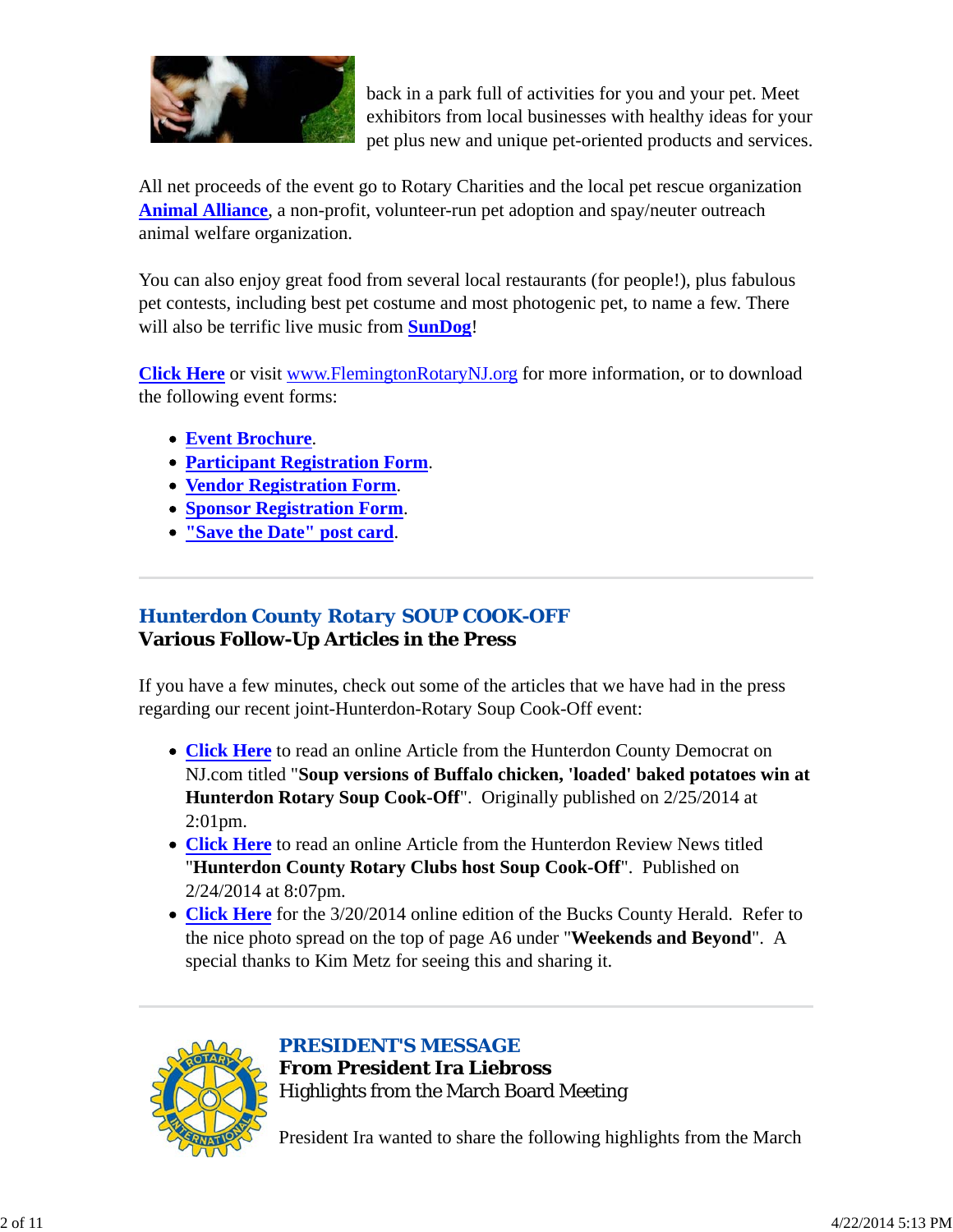

Board Meeting, held on 3/6/2014:

- **\$100 Contribution in memory of Emily Caldwell Morrison**: On a more serious note, the board approved a \$100 contribution to the National Brain Tumor Society in memory of Emily Caldwell Morrison. Emily, who graduated from H.C.R.H.S. in 2005, passed away on March 1, 2014 at the age of 26. Emily had been diagnosed in 2011 with a rare type of brain tumor. Click Here for more info.
- **5th Wednesday Cocktail Hour Meeting at Gallo Rosso (Wed, 4/30 from 5pm to 6:30pm)**: The board approved the Membership Committee's suggestion to have the 5th Wednesday Meeting for April at an offsite location for cocktails. It will be held at Gallo Rosso located at 100 Reaville Avenue from 5 to 6:30pm. Please bring a guest / prospective member, spouse or significant other. One drink and appetizers will be provided compliments of the club. *Please note that the regular noon lunch meeting on 4/30 was canceled in lieu of the evening meeting*.
- **District Conference (Friday, May 2 to Saturday, May 3)**: Please remember and consider attending the District Conference. All members wishing to attend either Friday's program or the Saturday morning program will be fully reimbursed by the club. Please look to sign up at our weekly lunch meetings. See below in the E-Monger for more information.
- **Changing of the Guard Dinner (Wed, June 25)**: Please mark you calendars. The Changing of the Guard Dinner will be held on Wed, June 25 at the Copper Hill Country Club.

# *LUNCH DUES Invoice for January to June 2014* **From Lunch Treasurer, D.J. Wright**

At the Wed, 2/26 Club Meeting, D.J. passed out hard copies of the current Lunch Dues invoice for the period of January through June 2014. If you did not receive a copy, please **CLICK HERE** to download a PDF of the invoice. If you have any questions, please reach out to D.J. Wright.

# *Rotary BRIDGING THE GAP*

**Rotarians being Sought as Mentors!** May 13, 2014 - Awards Breakfast

**Click Here** for additional information.

# *Clinton Sunrise Rotary's FISHING DERBY* **Saturday, April 26, 2014**

The Clinton Sunrise Rotary Annual Fishing Derby will be held on Saturday, April 26, rain or shine. DeMott Pond will be stocked with fish for this **free family event**, and bait,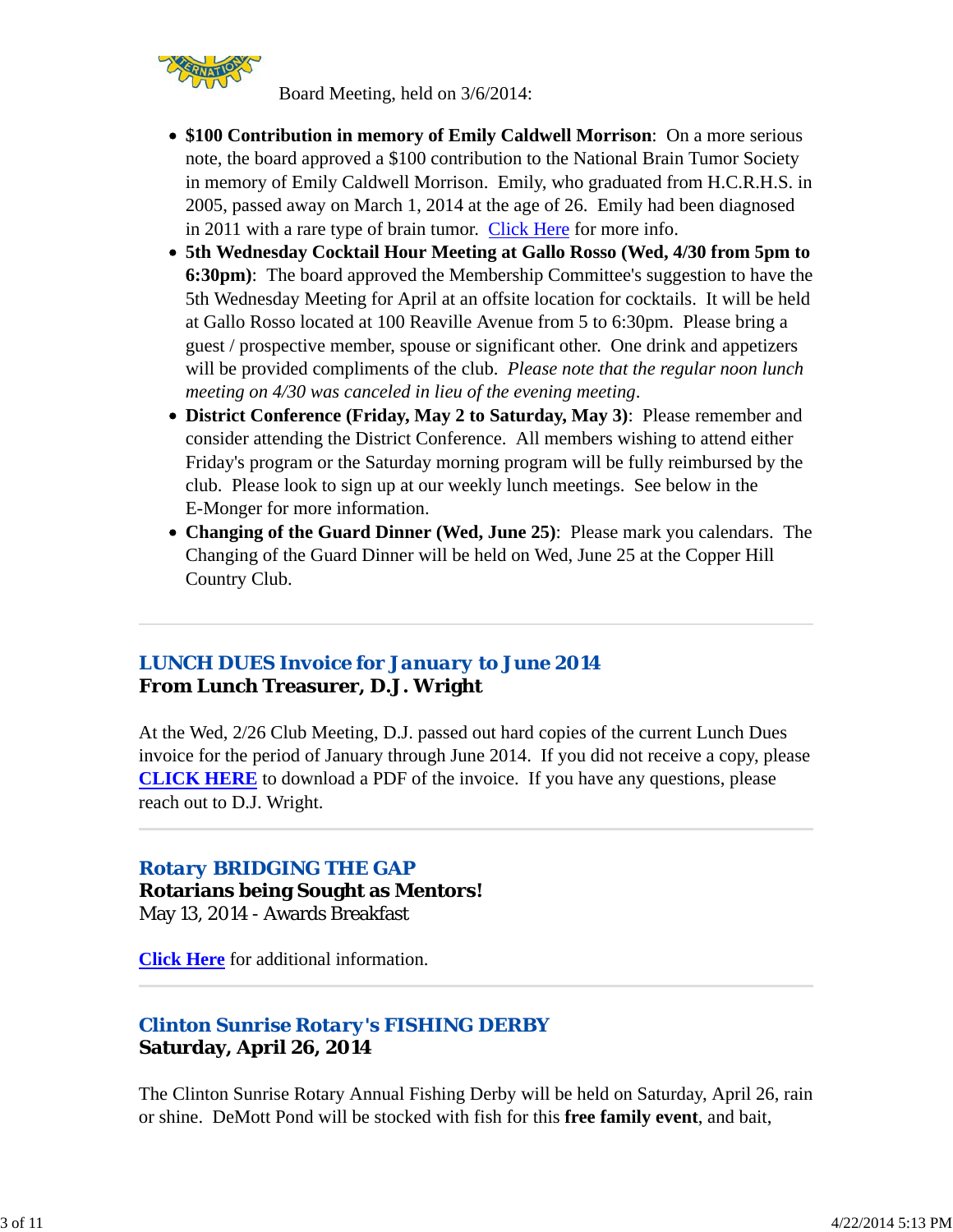bobbers and hooks will be supplied - just bring your own pole. The event is open to youth ages 4 - 16 years old and each participant will receive a raffle ticket for door prize drawings during the event.

Registration will be conducted from 8am-9am; fishing is from 9am - 12noon. DeMott Pond is located on Route 173 in Clinton, across the street and one block west of the Holiday Inn.

Sponsorship opportunities are available to offset the costs of stocking the pond and prizes for the youth participants. Contact Rotary at 908-279-0112. For more information or to download a sponsorship form, visit www.ClintonSunriseRotary.org

# *OFFICERS & BOARD MEMBERS for the 2014-2015 Flemington Rotary Year*

At the Wed, 2/26/2014 Flemington Rotary Lunch Meeting, a motion was made and approved for the following Officers & Board Members to serve for the 2014-2015 Rotary Year:

| President                                  | Lynn Hyman                                     |  |
|--------------------------------------------|------------------------------------------------|--|
| President-Elect                            | <b>Mick Schaible</b>                           |  |
| Secretary                                  | Michele Kavanagh                               |  |
| Treasurer, General                         | <b>Bob Newland</b>                             |  |
| Treasurer, Lunch                           | D.J. Wright                                    |  |
| Treasurer, Assistant Lunch Harrie Copeland |                                                |  |
| <b>Board Member</b>                        | <b>Ira Liebross</b> (Immediate Past President) |  |
| <b>Board Member</b>                        | <b>Nancy Kahl</b>                              |  |
| <b>Board Member</b>                        | <b>Ken Skowronek</b>                           |  |
| <b>Board Member</b>                        | <b>Joe Ziegler</b>                             |  |

# **2014-2015 RCOF Officers & Board Members:**



## *2014 Rotary District 7510 94th Annual DISTRICT CONFERENCE* **May 2 - 3, 2014 Hotel Somerset-Bridgewater** 100 Davidson Avenue - Somerset, NJ

This year's District Conference will be held right in our backyard at the Hotel Somerset-Bridgewater on Davidson Avenue in Somerset!! **CLICK HERE** to register or to obtain additional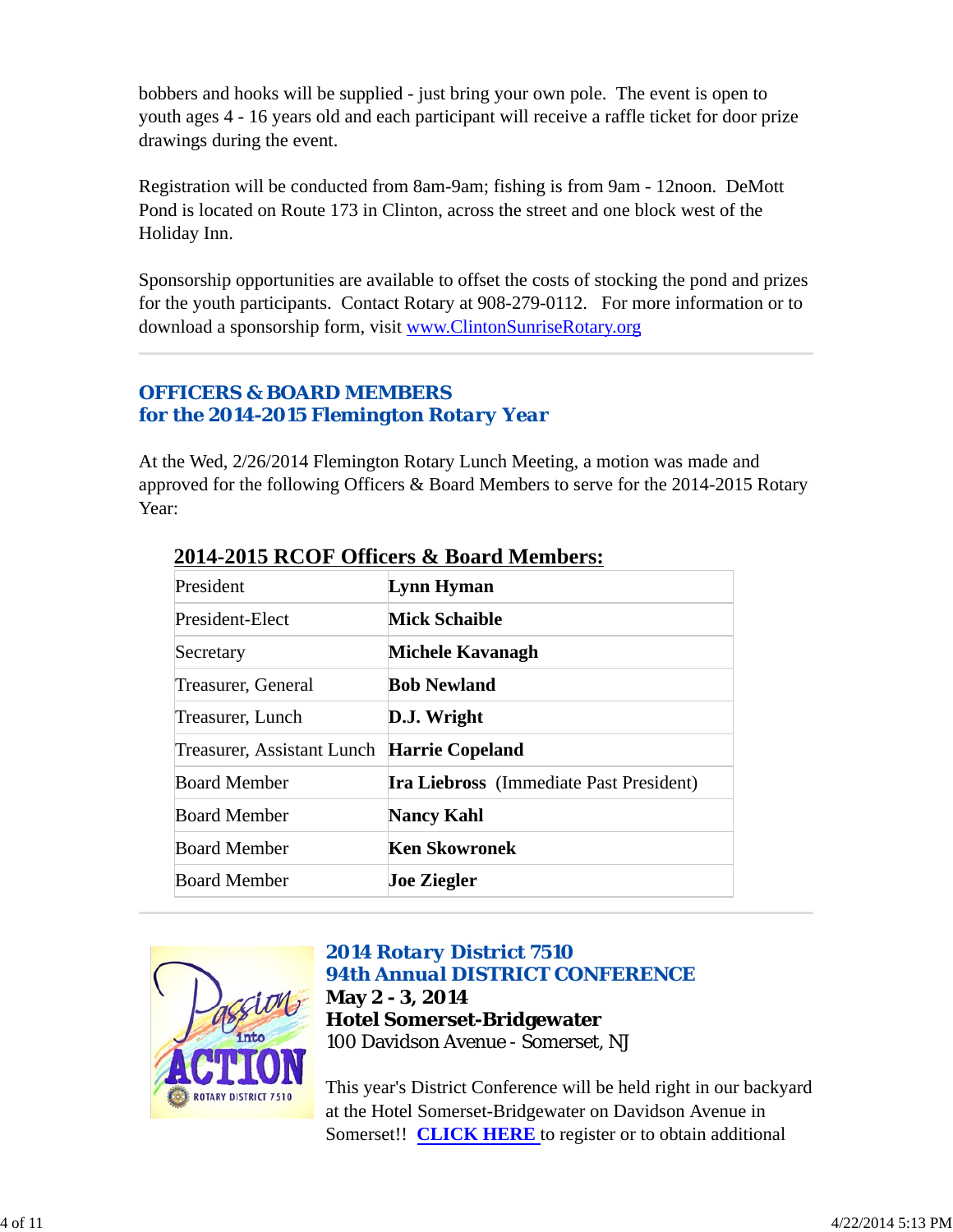information.

The Conference has been made more affordable this year by going to an a la carte registration approach. You can choose to attend select portions OR to attend the entire Conference. The fee to attend will be charged accordingly. The change in registration approach was done to encourage a higher attendance.

If you have any questions, please contact **PDG Michael Hart** - District Conference Chair as follows: Home: 908-654-7384; Work: 732-549-5660; Email: drmhart@yahoo.com



As you know, the Rotary Club of Flemington is a member of the H.C. Chamber of Commerce. This enables all Rotarians the ability to attend a Chamber function as a "member". If someone asks you what your business is, you would explain that you are a member representing the Rotary Club of Flemington. **Click Here** to visit the Chamber website for a listing of upcoming events.



If you would like to learn more about events and activities going on around Flemington, please **CLICK HERE** to visit the Flemington Business Improvement District (BID) website.

## *Hunterdon Chamber Internet Radio "THE ROTARY HOUR"* **Mondays from 11am to 12noon**

PDG Megan Jones-Holt is the host of "The Rotary Hour" on the Hunterdon Chamber Internet Radio station and is looking for guests to have on the show. If you are intersted, please get in touch with Megan at (908)894-4590 or **mjonesholt@gmail.com**. **Click Here** to listen to the Hunterdon Chamber Internet Radio station from your PC, smart phone, mobile device, etc.

## *ROTARY DISTRICT 7510 NEWS*

**Click Here** to read the current news from our Rotary District 7510.

# *SPEAKERS & PROGRAMS BEING SOUGHT*

We are always seeking new or creative ideas for upcoming meeting programs and speakers. If you have any leads, please pass them onto Mick Schaible. **Click here** to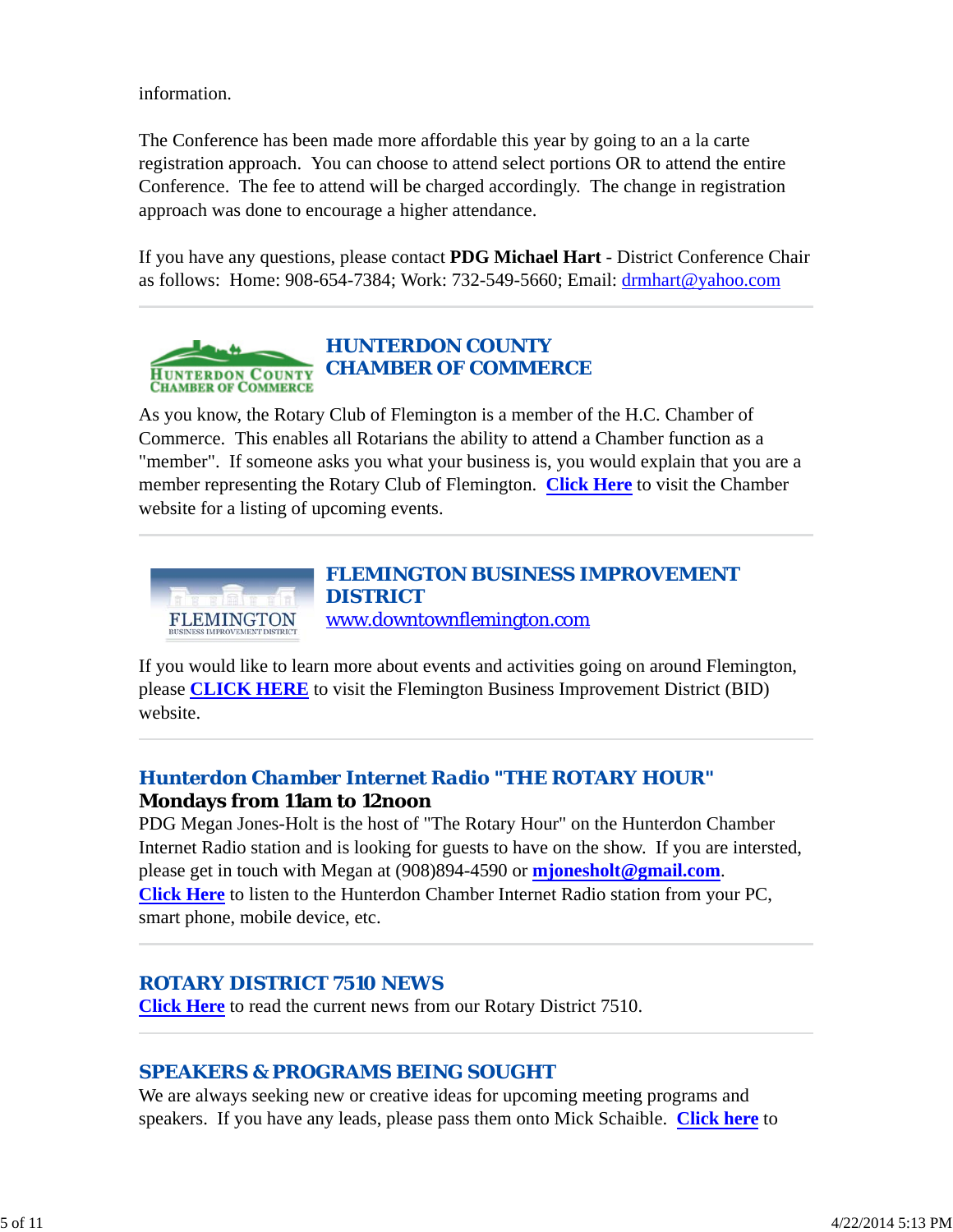### *UPCOMING DATES TO NOTE*

#### **Summary of Upcoming Club Meeting Programs**:

Wed, 4/23: John Zullo - Classification Talk

Wed, 4/30: **OFFSITE Meeting: Cocktail Hour at Gallo Rosso Restaurant from 5pm to 6:30pm**. Please bring a guest / prospective member, spouse or significant other. One drink and appetizers will be provided compliments of the club. Please note that the regular noon lunch meeting on 4/30 was canceled in lieu of the evening cocktail hour event.

Wed, 5/07: To Be Announced. Wed, 5/14: To Be Announced. Wed,  $5/21$ : To Be Announced. Wed, 5/28: To Be Announced.

Wed,  $6/04$ : Scholarship Recipients.

**Next RCOF Board Meeting:** Thurs,  $5/1/2014$  at  $6:00$  PM (usually the 1<sup>st</sup> Thursday). **Next Membership Meeting**: Wed, 5/14/2014 at 1:30 PM (usually the 2<sup>nd</sup> Wednesday).

#### **Upcoming RCOF Club Events, Fundraisers, Fellowship Events, Etc**.:

Sat, 5/31: Pedals for Progress Bicycle, Sewing Machine & Sports Gear Collection Sun, 6/8: Rotary Bark in the Park Dog Walk Wed, 6/25: Changing of the Guard Dinner at Copper Hill Country Club

#### **Rotary District 7510 Events & Functions:**

May 17: World Peace Day May 2-3: **District Conference** Wed,  $5/14$ : District Assembly - Hotel Somerset-Bridgewater (2:30pm to 8:30pm) May 30 - June 1: RYLA, 4-Way Test Speech Contest, Rotaract, Interact & Early Act.

### *COMMITTEE LIST:*

**Click Here** to download the listing of all current Club Committee's and its members.

### *"MEMBERS ONLY" WEBSITE:*

#### **Click Here for the Members Only section of the website to find:**

- 1) The "Membership Proposal Form" to propose a new member.
- 2) New Member Information.
- 3) An Online Copy of the Club Membership Directory.
- 4) A Link to All Photos Albums of the Club.

### *ROTARY WEBSITE LINKS:*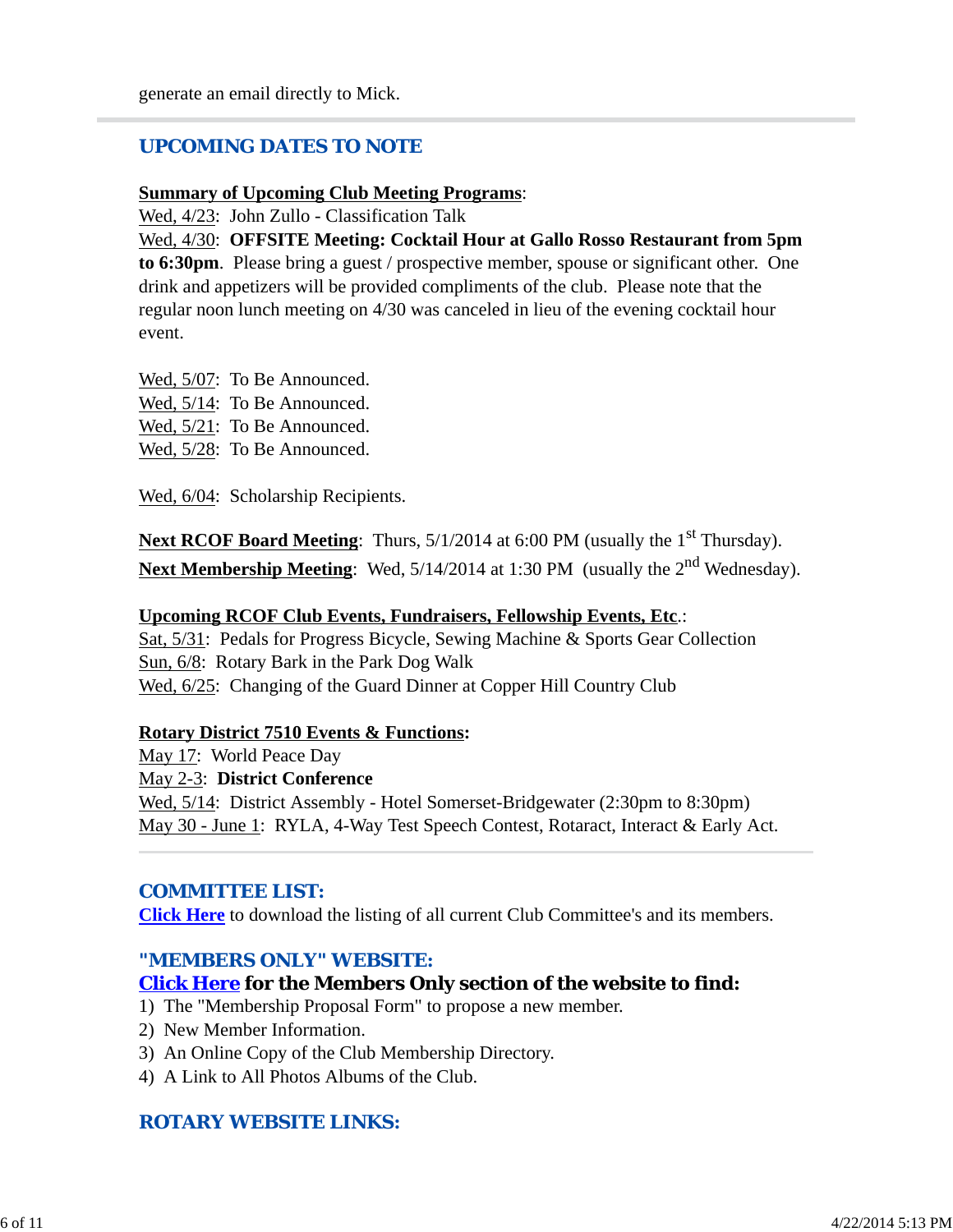## *NEARBY ROTARY CLUB MEETINGS:*

As A Rotarian, you are Welcome to attend a Rotary Club meeting anywhere in the world. Click here for the Rotary Club Locator App. Or see below for some local meetings:

### Mondays

**Lambertville/New Hope** (6:30 pm) - Lambertville Station Restaurant; 11 Bridge Street, Lambertville NJ 08530

**Piscataway** (12:15 pm) - Radisson Hotel; 21 Kingsbridge Road, Piscataway, NJ 08854

## Tuesdays

**Whitehouse** (12:15 pm) - Max's 22; 456 Route 22 West, Whitehouse Station, NJ 08889 **Princeton** (12:15 pm) - The Nassau Club; 6 Mercer Street, Princeton, NJ 08540 **Bridgewater-Bound Brook** (12:15 pm) - Arbor Glenn; 100 Monroe St, Bridgewater 08807

### Wednesdays

**Branchburg Township** (7:30 am): Stoney Brook Grille; 1285 Route 28, North Branch, NJ 08876

**Flemington** (12:15pm): Copper Hill Country Club; 100 Copper Hill Road, Ringoes, NJ 08851

**Hillsborough Township** (6:15 pm): Pheasant's Landing; 311 Amwell Road (Rt. 514), Hillsborough, NJ 08844

## Thursdays

**Clinton Sunrise** (7:30 am): Clinton Fire Department; New Street, Clinton, NJ 08809 **Somerville/Bridgewater** (12:15 pm): Bridgewater Manor; 1251 US Highway 202/206, Bridgewater, NJ 08807

**Trenton** (12:15 pm): Freddie's Tavern; 12 Railroad Avenue, West Trenton, NJ 08628

## Fridays

**North Hunterdon** (12:15 pm): Beaver Brook County Club; 25 County Club Drive, Annandale, NJ 08801

**Princeton Corridor** (12:15pm): Hyatt Regency; 102 Carnegie Center, Rt. 1 North, Princeton, NJ 08540

## eClub

**Rotary eClub of Hunterdon Horizon**: View website for meetings or online makeups.

RI President's Call for Action in **2013-2014**: **"Engage Rotary, Change Lives"**

**Rotary Club of Flemington - Our 90th Year**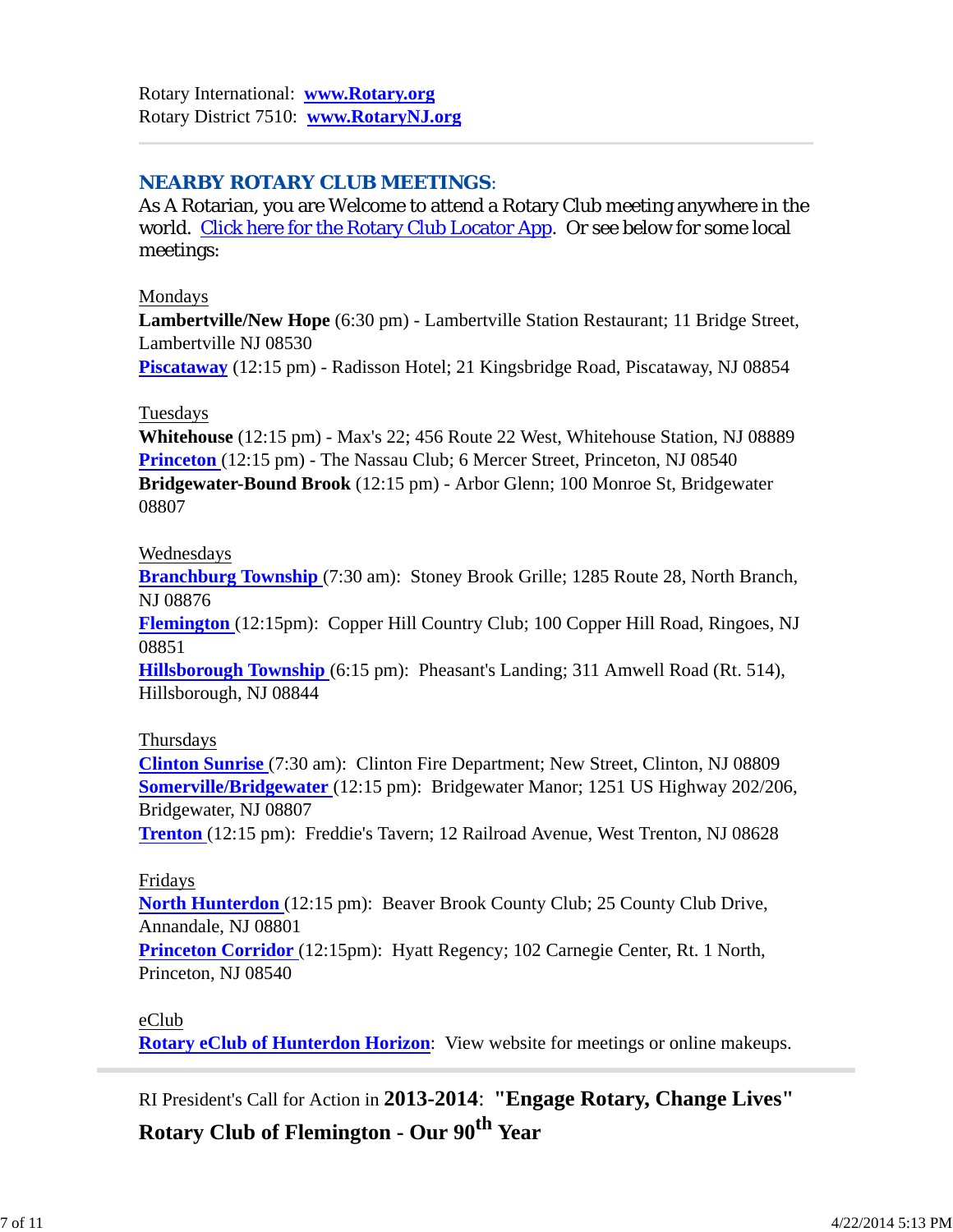### Founded October 3, 1923 \* Charter #1529 \* District 7510

| President                                | <b>Ira Liebross</b>                         |  |  |
|------------------------------------------|---------------------------------------------|--|--|
| President-Elect                          | <b>Lynn Hyman</b>                           |  |  |
| Secretary                                | <b>Michele Kavanagh</b>                     |  |  |
| Treasurer, General                       | <b>Bob Newland</b>                          |  |  |
| Treasurer, Lunch                         | D.J. Wright                                 |  |  |
| <b>Board Members</b>                     | Karen Widico (immediate past president)     |  |  |
|                                          | <b>Jim Davidson</b>                         |  |  |
|                                          | <b>Nancy Kahl</b>                           |  |  |
|                                          | <b>Mick Schaible</b>                        |  |  |
|                                          | <b>Chris Venditti</b>                       |  |  |
| Sergeant-at-Arms                         | <b>Tom Fisher</b>                           |  |  |
| <b>RI</b> President                      | Ron D. Burton (Norman, Oklahoma, USA)       |  |  |
| District Governor (DG)                   | Tulsi R. Maharjan (Branchburg, NJ)          |  |  |
| District Governor Elect (DGE)            | Melvin I. Kevoe "Mel" (Springfield, NJ)     |  |  |
| District Governor Nomimee (DGE)          | Hal Daume (Berkeley Heights, NJ)            |  |  |
| <b>Assistant District Governor (ADG)</b> | Michael Toscani (Lambertville-New Hope, PA) |  |  |

Club Meetings: **Wednesday, 12:15 pm, Copper Hill Country Club** 100 Copper Hill Road, Ringoes 08551



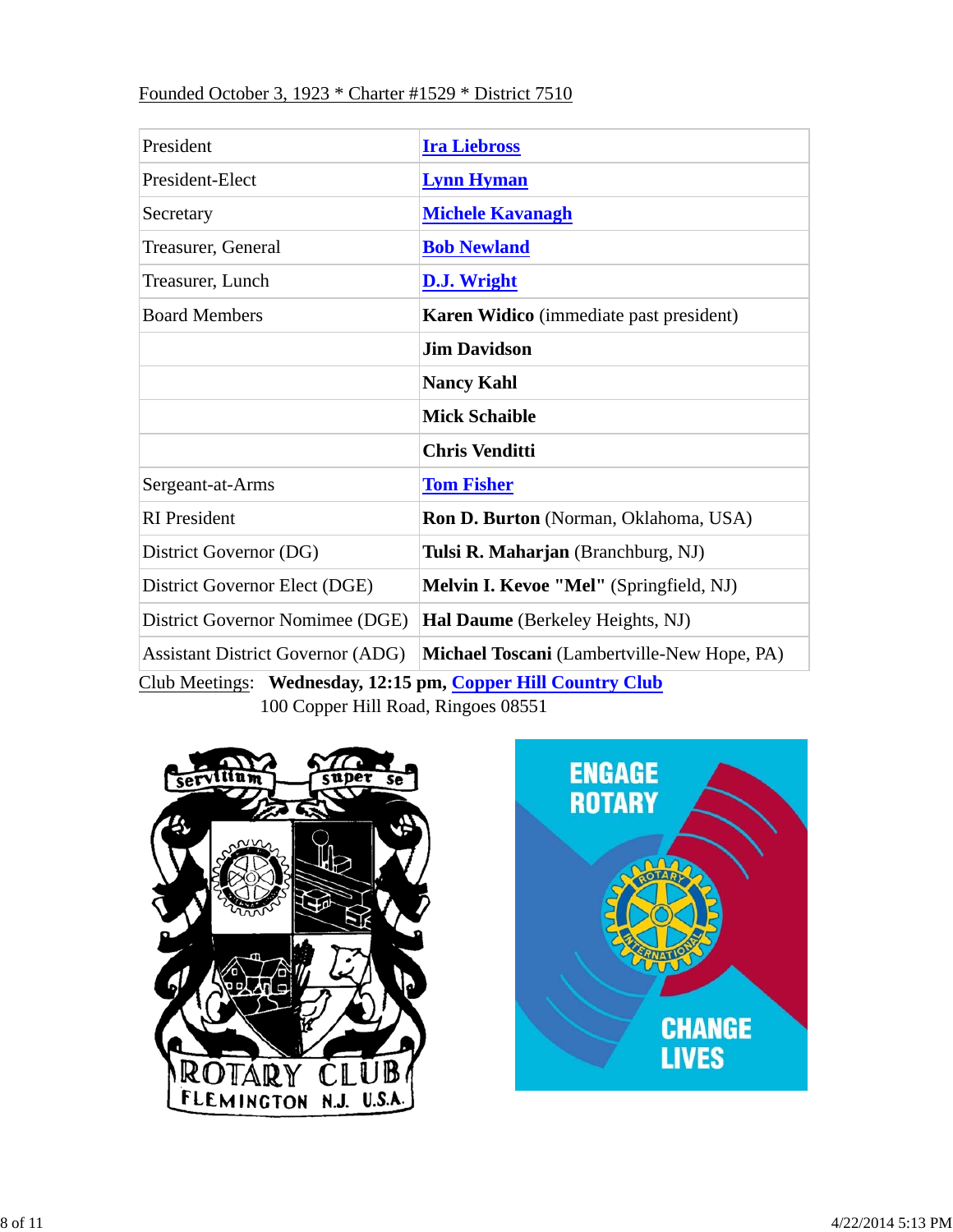*MISSION STATEMENT*: The mission of Rotary International is to assist and guide Rotarians and Rotary clubs to accomplish the Object of Rotary to ensure Rotary's continuing relevance and to help build a better world, emphasizing service activities by individuals and groups that enhance the quality of life and human dignity, encouraging high ethical standards, and creating greater understanding among all people to advance the search for peace in the world.

**THE OBJECT OF ROTARY:** The object of Rotary is to encourage and foster the ideal of service as a basis of worthy enterprise and, in particular, to encourage and foster:

**1st**: The development of acquaintance as an opportunity for service;

**2nd**: High ethical standards in business and professions, the recognition of the worthiness of all useful occupations, and the dignifying of each Rotarian's occupation as an opportunity to serve society;

**3rd**: The application of the ideal of service in each Rotarian's personal, business and community life;

**4th**: The advancement of international understanding, goodwill, and peace through a world fellowship of business and professional persons united in the ideal of service.

**THE 4-WAY TEST:** "Of the things we think, say or do:

- **1st**: Is it the Truth?
- 2<sup>nd</sup>: Is it Fair to all concerned?
- **3rd**: Will it build goodwill and better friendships?
- **4th**: Will it be beneficial to all concerned?"

# *ROTARY's AVENUE'S OF SERVICE*:

**1)** Through **Club Service**, we have fun, build lasting friendships, and make sure that our club runs well.

**2)** Through **Vocational Service**, we volunteer our professional skills to serve others and promote integrity in everything we do.

**3)** Through **Community Service**, we address local needs and work with our community to bring lasting improvements.

**4)** Through **International Service**, we meet humanitarian needs around the globe and promote world understanding and peace.

**5)** Through **Youth Service**, we work with young people to help them become the next generation of leaders, visionaries, and peacemakers.

# **2013-2014 CLUB MEMBER ROSTER Rotary Club of Flemington, NJ**

Current Number of Members: 45

| <b>Rotarian</b> | <b>Member Since</b> | <b>Classification</b> |
|-----------------|---------------------|-----------------------|
| Black, Bruce B. | 2007                | ∣Health and Fitness_  |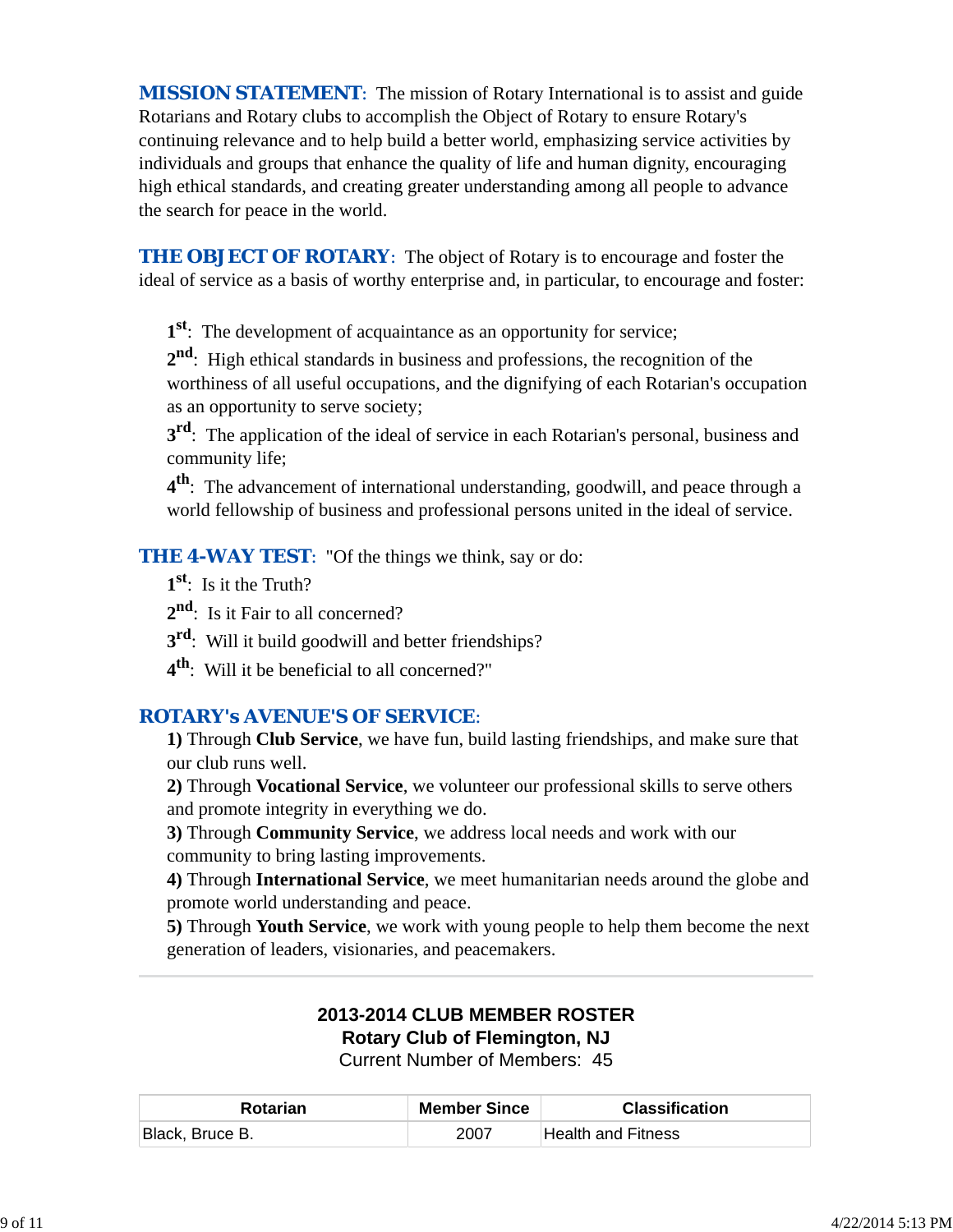| Bohler, Herbert C. (Herb)         | 1977 | <b>Specialty Advertising</b>             |
|-----------------------------------|------|------------------------------------------|
| Chittenden, Robert L. (Bob)       | 2003 | M.E.F.P. Consulting Engineering          |
| Clark, Arthur L. (Sandy)          | 1987 | Printing                                 |
| Copeland, Harrie E. III           | 1976 | Auctioneering/Banking                    |
| Davidson, James G. (Jim)          | 2002 | <b>Rubber Products</b>                   |
| Ferrari, Frederick J. (Fred)      | 1964 | Orthodontia                              |
| Fisher, Charles H. (Charlie)      | 1961 | <b>Funeral Services</b>                  |
| Fisher, Thomas H. (Tom)           | 2012 | <b>Property &amp; Casualty Insurance</b> |
| Harrison, Jeffrey (Jeff)          | 1996 | Psychotherapy                            |
| Hennessy, Jr., Richard (Rich)     | 2010 | <b>Financial Advisor</b>                 |
| Hyman, Lynn                       | 2010 | <b>Retail Banking</b>                    |
| Kahl, Nancy                       | 2012 | Massage Therapy                          |
| Kamnitsis, Christopher P. (Chris) | 2001 | <b>Financial Planning</b>                |
| Kavanagh, Michele                 | 2013 | <b>Community Banking</b>                 |
| Liebross, Ira                     | 1997 | <b>Family Medicine</b>                   |
| Loew, Darren                      | 2002 | Orthodontics                             |
| Martin, Teresa (Terry)            | 1993 | Solid Waste/Recycling                    |
| Mazujian, Harry                   | 2004 | Clergy                                   |
| McWilliams, Nancy                 | 1992 | Psychotherapy                            |
| Metz, Kim                         | 2007 | <b>Technical Education</b>               |
| Muller, George D.                 | 1964 | <b>Cut Glass Manufacturing</b>           |
| Nastasi, William (Bill)           | 1996 | <b>General Contracting</b>               |
| Newland, Robert D. (Bob)          | 1998 | Insurance                                |
| Ownes, Terry M.                   | 1987 | <b>Floor Covering</b>                    |
| Parente, Steven (Steve)           | 2005 | Classification                           |
| Phelan, Christopher J. (Chris)    | 2009 | <b>Chamber Of Commerce</b>               |
| Randolph, R. Wayne                | 1982 | <b>Veterinary Medicine</b>               |
| Reinbacher, Otto A.               | 1997 | Clergy                                   |
| Rogow, Stephen S. (Steve)         | 1973 | Orthodontics                             |
| Schaible, R. Michael (Mick)       | 1998 | <b>Appraisal Services</b>                |
| Skowronek, Kenneth J. (Ken)       | 1994 | <b>Family Law</b>                        |
| Sollner, Richard F. (Dick)        | 1962 | Air Transportation                       |
| Stothoff, Richard H. (Dick)       | 1966 | <b>Sanitary Engineering</b>              |
| Stout, Deborah (Debbie)           | 2013 | <b>Retail Banking</b>                    |
| Thatcher, Thomas P. (Tom)         | 2006 | <b>Professional Planning</b>             |
| Weinstein, Theodore H. (Ted)      | 1994 | <b>Pulmonary Medicine</b>                |
| Widico, Karen A.                  | 1997 | <b>Public Health Services</b>            |
| Williams, Gwen                    | 1991 | Purchasing/Manufacturing                 |
| Wise, Robert (Bob)                | 1992 | <b>Hospital Administration</b>           |
| Woske, Harry                      | 1977 | Cardiology                               |